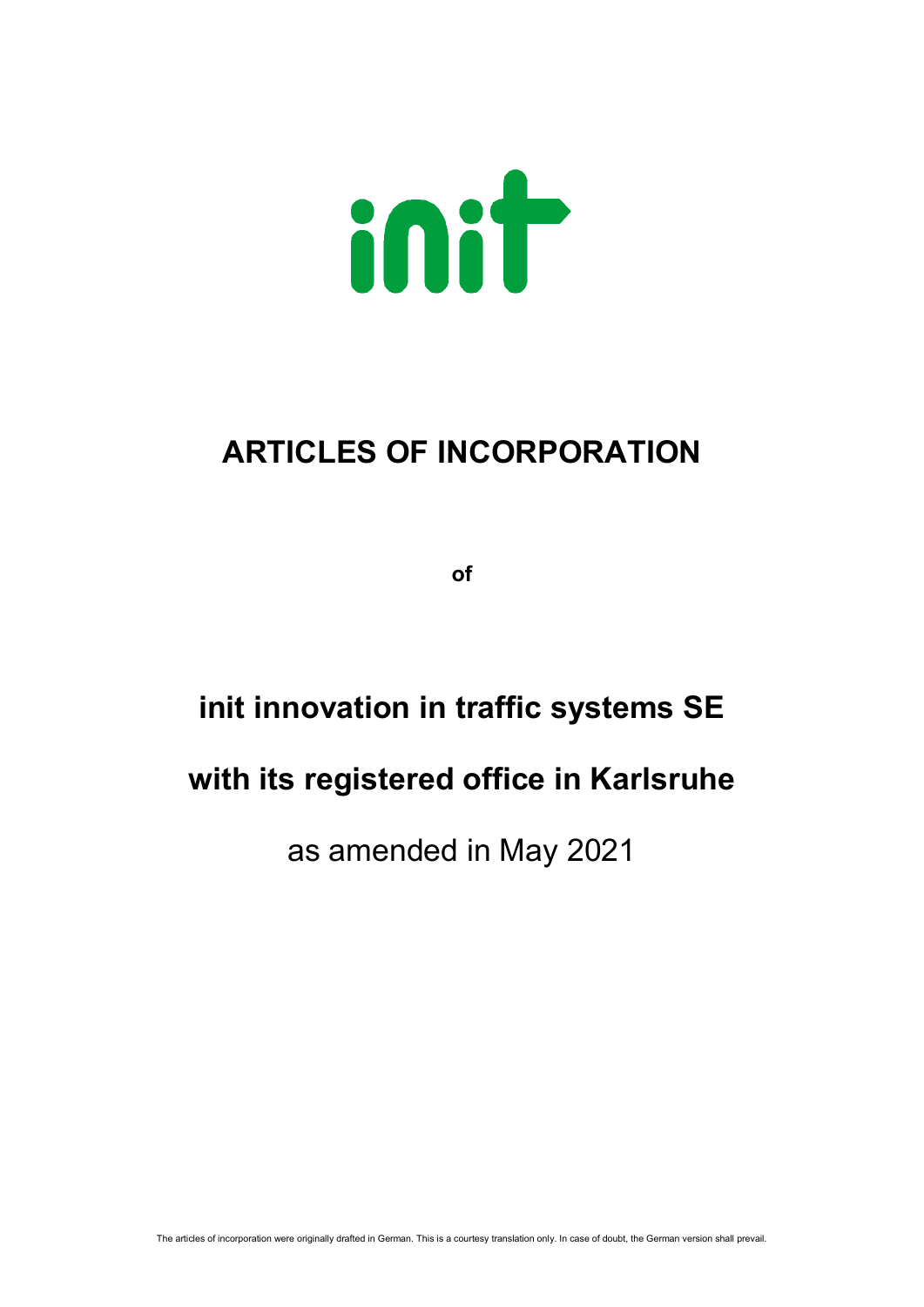

#### **I. General provisions**

#### **Article 1**

#### **Corporate name and registered office of the company**

(1) The company operates under the name:

#### **init innovation in traffic systems SE**

(2) The company's registered office is in Karlsruhe.

## **Article 2 Purpose of the company**

- (1) The purpose of the company is to manage existing and future investments and to operate as a management holding company, in particular for telematics companies.
- (2) The company may develop, produce, use and distribute innovations in the field of information technology in transportation, traffic, control and payment systems. This includes the planning, development, production, distribution and operation of computerbased and computer-aided transportation, traffic, control and payment systems and components of these systems, including passenger information and entertainment (for example passenger television), as well as the development, production, sales and operation of related hardware and software products.
- (3) The company may also conduct all business that is suitable to directly or indirectly serve the purpose of the company. In particular, the company may acquire investments in companies of any legal form, including real estate companies.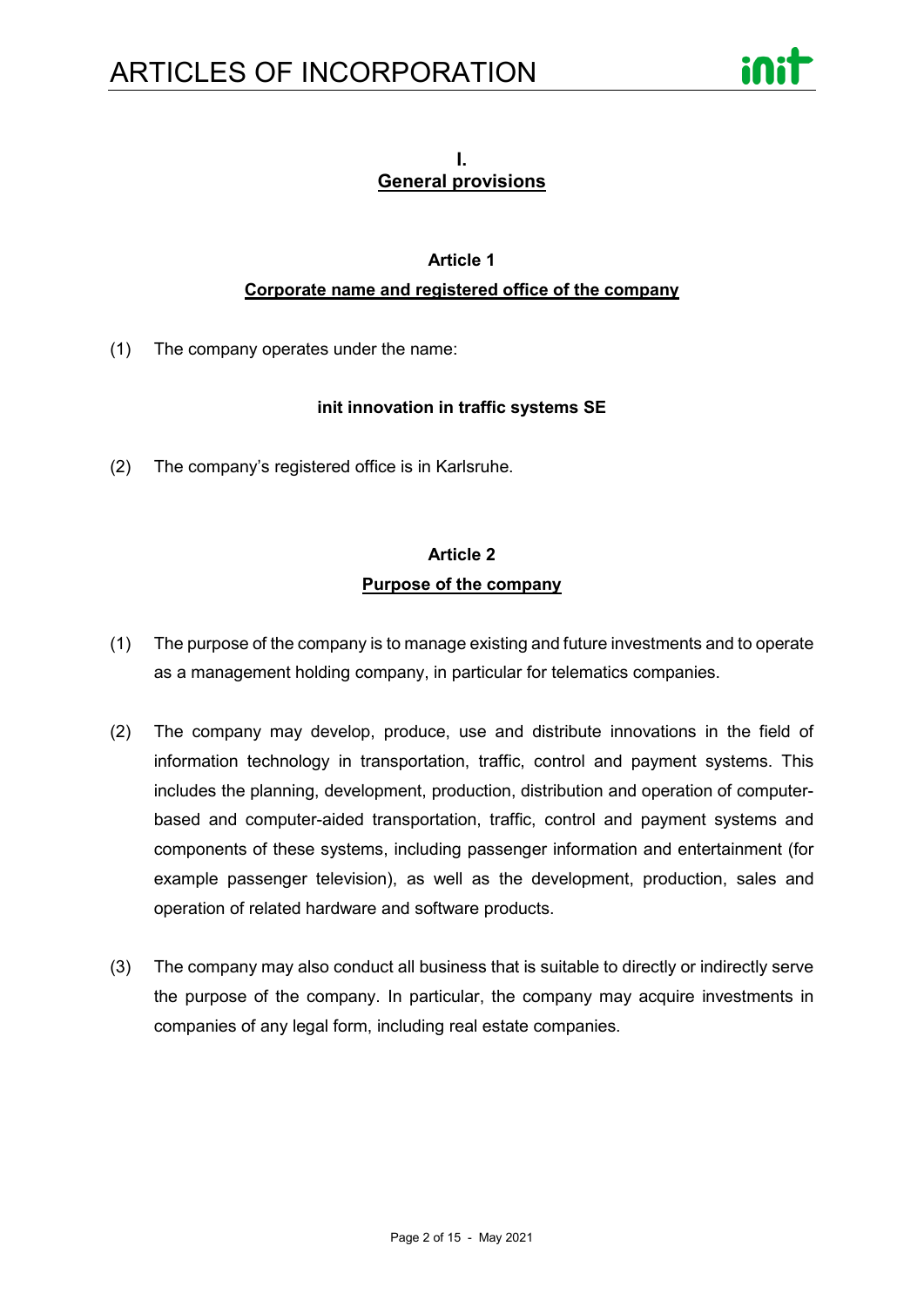

# **Article 3**

#### **Notices, financial year**

- (1) The company's notices are published in the Bundesanzeiger [German Federal Gazette], unless specified otherwise by law in a particular case.
- (2) The financial year is the calendar year.

# **II. Capital Stock and shares**

# **Article 4 Capital stock and shares**

- (1) The capital stock of the company amounts to EUR 10,040,000.00 (in words: euro ten million forty thousand). It was paid in by way of change in legal form from the former init innovative in traffic systems Aktiengesellschaft with registered office in Karlsruhe, entered in the commercial register of the Mannheim district court under HRB 109120, into a European Company (*Societas Europaea*, SE).
- (2) The capital stock is divided into 10,040,000 no par value shares with an imputed share in the capital stock of EUR 1.00 each (in words: euro one).
- (3) The shares are bearer shares.
- (4) The company's capital stock has been increased by up to EUR 5,000,000 by issuing up to 5,000,000 new bearer shares (2021 conditional capital). The conditional capital increase is made solely for the purpose of granting shares, on the exercise of option or conversion rights or on the performance of option or conversion obligations, to holders of bonds with warrants attached and convertible bonds issued as authorised by the Annual General Meeting of 19 May 2021. The new shares will be issued at the option or conversion price (issuing price of the share) set pursuant to the authorisation of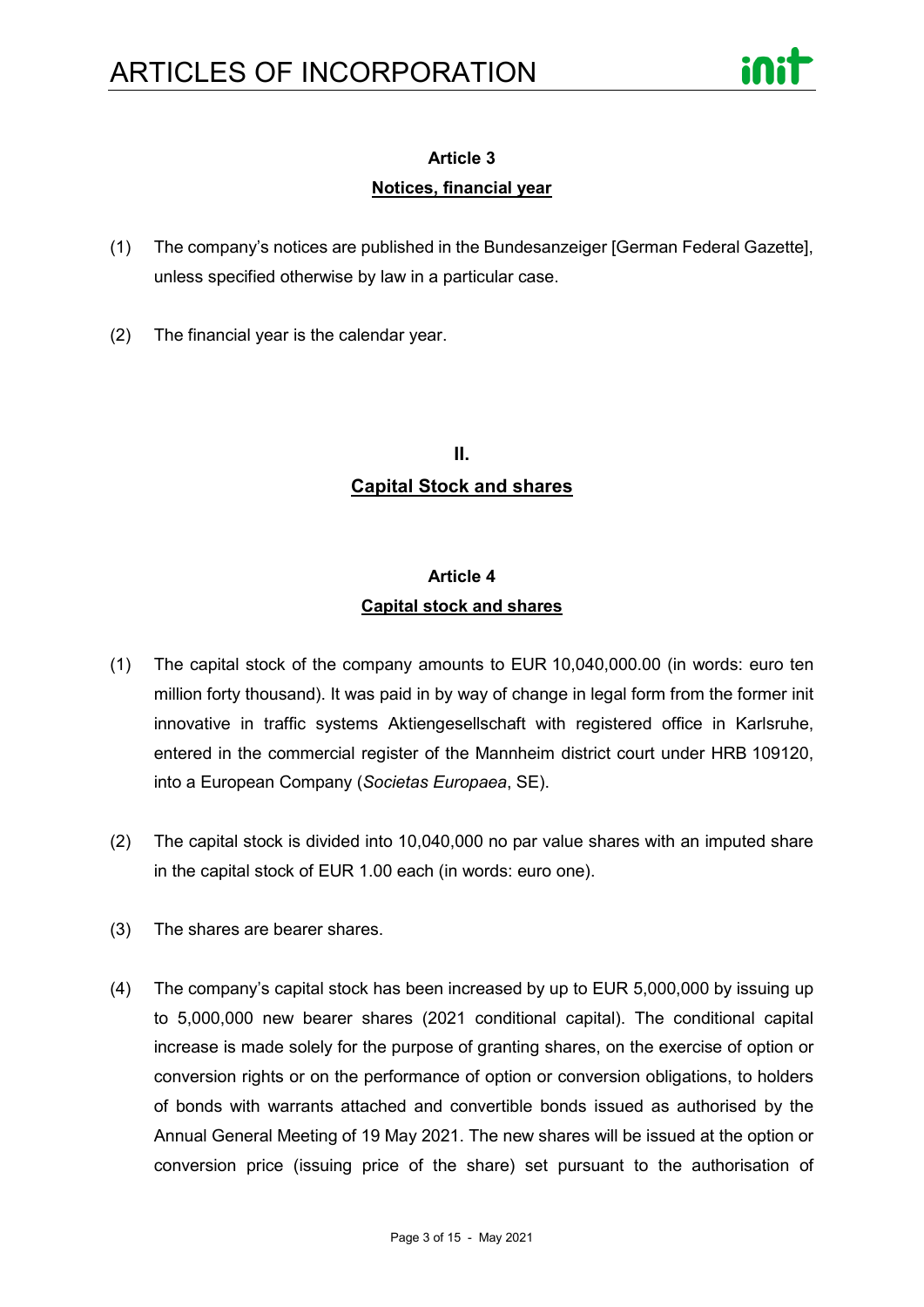

19 May 2021 (2021 authorisation). The conditional capital increase will only be carried out provided the holders of warrants from bonds with warrants or convertible bonds issued or guaranteed by 18 May 2026 by the company or companies in which it directly or indirectly holds a majority interest pursuant to the authorisation of 19 May 2021 exercise their option or conversion rights or meet their corresponding option or conversion obligations or the company exercises its substitution right. The new shares participate in the profit from the beginning of the financial year in which they are created through the exercise of option or conversion rights or the satisfaction of option or conversion obligations; if legally permissible, and notwithstanding this and Section 60 (2) of the German Stock Corporation Act (AktG), the Managing Board may, with the consent of the Supervisory Board, determine the profit share of new shares, even for a financial year that has already ended.

The Managing Board is authorised to determine further details of the implementation of the conditional capital increase with the consent of the Supervisory Board.

The Supervisory Board is authorised to amend the wording of the articles of incorporation after the complete or partial utilisation of the 2021 conditional capital or after the expiry of the authorised period

(5) The Managing Board is authorised in the period until 15 May 2024, with the consent of the Supervisory Board, to increase the capital stock of the company once or several times by up to EUR 1,004,000.00 by issuing new voting or non-voting no-par value bearer shares ("Authorised capital 2019"). Capital increases may be effected against cash or non-cash contribution.

The Managing Board is also authorised, subject to the approval of the Supervisory Board, to exclude shareholders' statutory subscription rights particularly in the following cases:

• for a capital increase against cash contribution of up to a total of 10 per cent of the capital stock existing at the date on which this authorisation takes effect or on the date on which the authorisation is exercised, provided the issue amount of the new shares is not significantly below the market price of already listed shares of the same category and carrying the same rights. This limit of 10 per cent of capital stock includes any shares issued or sold during the term of this authorisation with the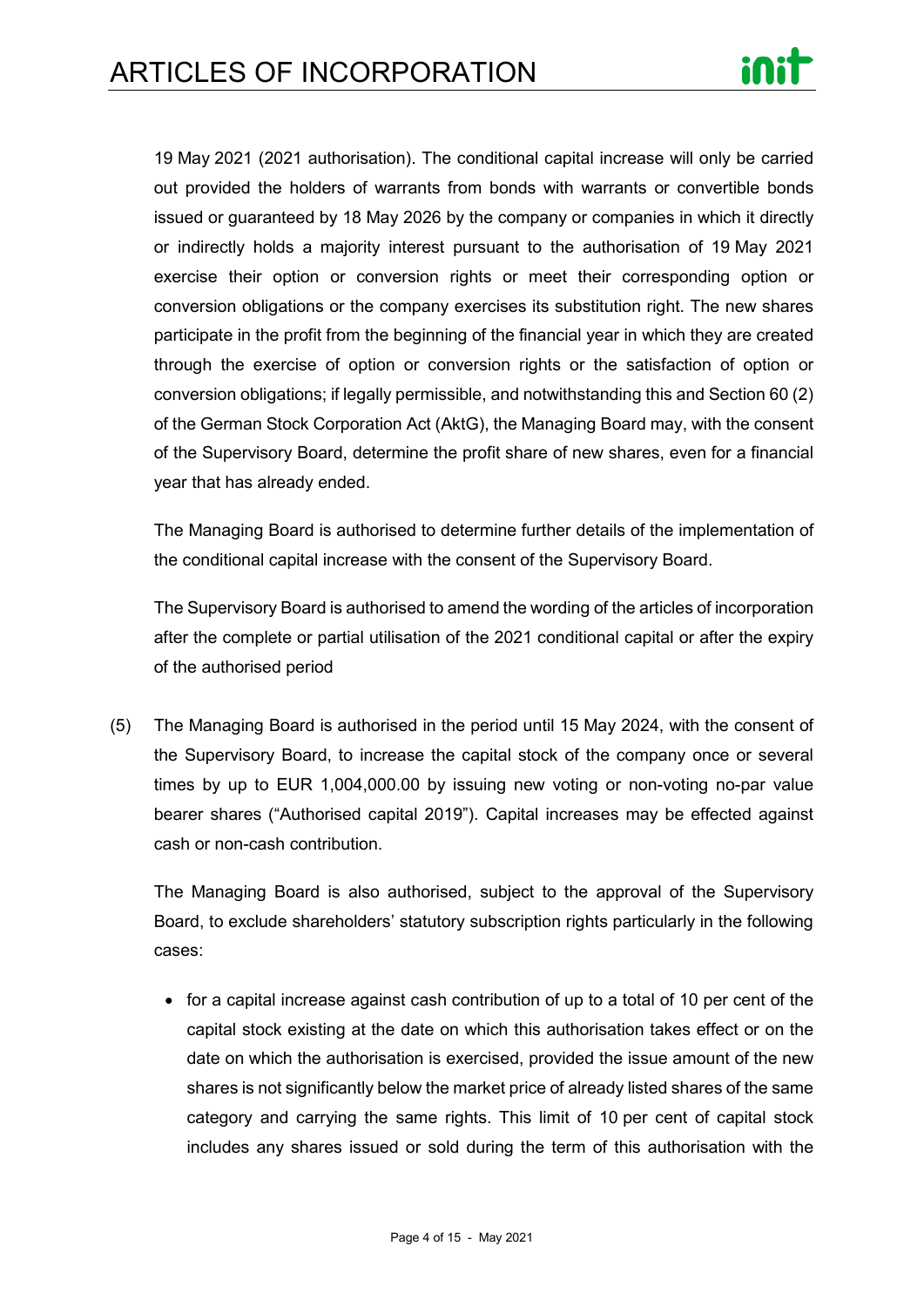

exclusion of shareholders' subscription rights in direct or indirect application of Section 186 (3) sentence 4 AktG;

- where necessary, to grant holders and/or creditors of conversion and/or option rights or obligors under conversion and/or option obligations under bonds issued by the company or a group company subscription rights to new shares in the same volume that they would be entitled to if they exercised their conversion and/or option rights or fulfilled their conversion and/or option obligations;
- the fractional amounts arising from the subscription ratio;
- to tap into additional capital markets;
- for a capital increase against non-cash contribution in the company's best interest for acquisition of companies, their components or investments in companies or other assets (even if a component of the purchase price is paid in cash in addition to shares) or as part of business combinations or mergers;
- to provide up to 250,000 new shares as employee participation shares.

The Managing Board is authorised, with the consent of the Supervisory Board, to set a start date for profit participation rights that deviates from the law, and to specify the further details pertaining to a capital increase and its implementation including particularly the issue amount, the category and the compensation to be paid for the new shares and the granting of indirect subscription rights in accordance with Section 186 (5) AktG.

With the consent of the Supervisory Board, the Managing Board is also authorised to specify the further details relating to the implementation of capital increases from Authorised capital 2019. The Supervisory Board is authorised to amend the wording of the articles of incorporation after complete or partial implementation of the increase in capital stock from Authorised capital 2019 or after the expiry of the authorised period in accordance with the amount of the capital increase from Authorised capital 2019.

(6) The form and content of the share certificates, dividend coupons and renewal coupons are determined by the Managing Board, subject to the approval of the Supervisory Board. Multiple shares may be combined in one certificate. The shareholders' right to share certificates is excluded.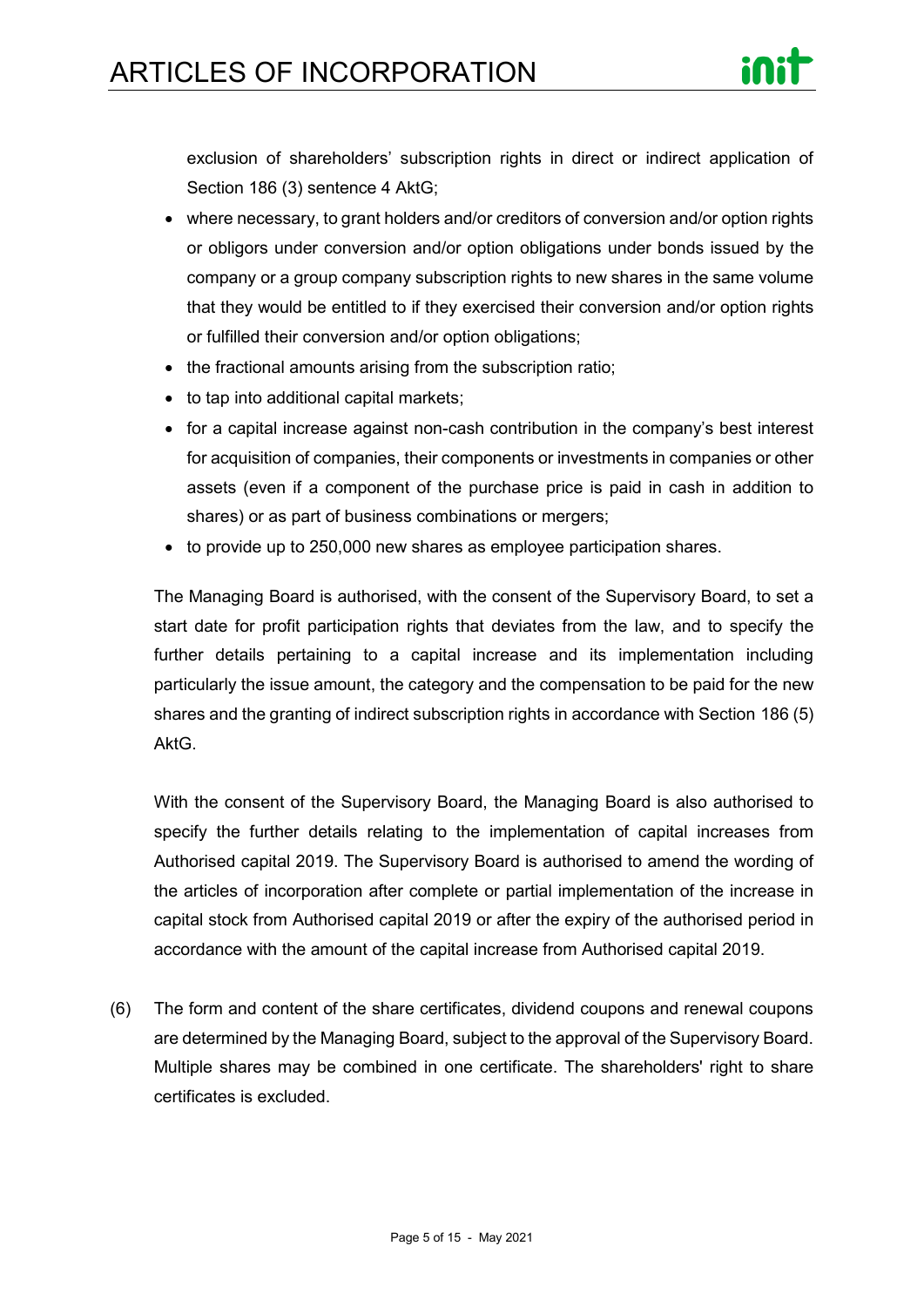- 
- (7) The company bears all costs connected with the formation (notary and court costs, cost of the formation audit and other consulting fees) up to an amount of EUR 5,000.00.
- (8) The formation expense for the change in legal form from the former init innovation in traffic systems Aktiengesellschaft to init innovation in traffic Systems SE of up to EUR 500,000.00 plus statutory VAT is borne by the company.

# **III. Management Structure of the Company**

#### **Article 5**

#### **Two-tier system, governing bodies**

The company's management is structured according to the two-tier system. The company's governing bodies comprise the Managing Board (management body), the Supervisory Board (supervisory body) and the Annual General Meeting.

# **IV. Managing Board**

# **Article 6 Composition and rules of procedure**

- (1) The Managing Board of the company consists of one or more members. The Supervisory Board determines the number of members of the Managing Board and appoints them.
- (2) The term of office of the respective members of the Managing Board may not exceed five years and is determined by the Supervisory Board. The Supervisory Board may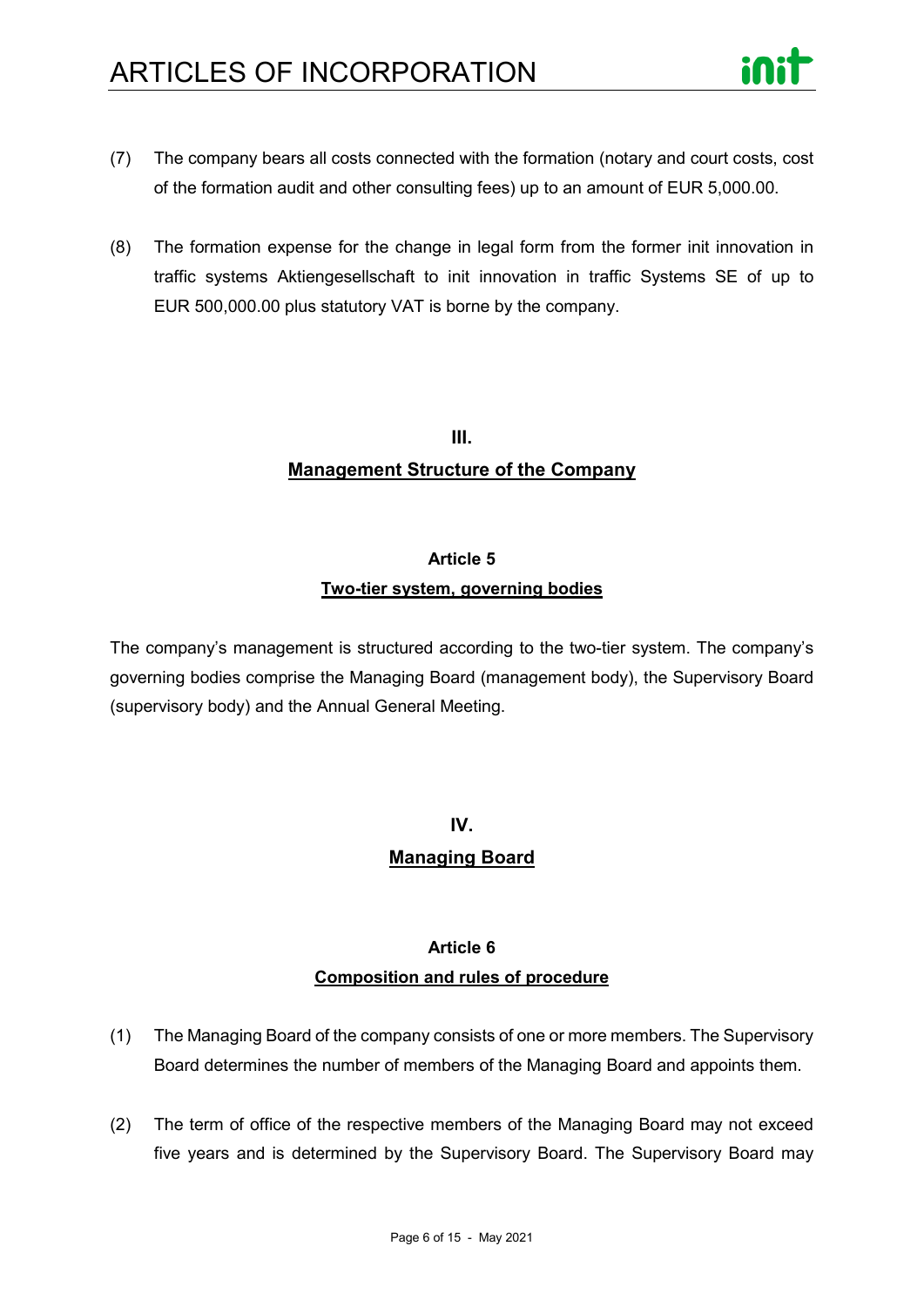

appoint a Chairperson as well as a deputy Chairperson of the Managing Board.

- (3) Resolutions of the Managing Board are adopted by a simple majority of votes cast. Abstentions or invalid votes are regarded as votes not cast.
- (4) The Supervisory Board shall establish rules of procedure for the Managing Board. The schedule of responsibilities for the Managing Board requires the approval of the Supervisory Board.

## **Article 7 Representation**

- (1) If only one member of the Managing Board is appointed, he or she represents the company alone. If several members of the Managing Board are appointed, each member of the Managing Board represents the company together with another member of the Managing Board or an authorised signatory.
- (2) If the Managing Board consists of several members, the Supervisory Board may grant several or all members of the Managing Board sole authority to represent the company. Furthermore, the Supervisory Board can exempt a sole member of the Managing Board or, if the Managing Board comprises several people, several or all members of the Managing Board from the restrictions of Section 181 of the German Civil Code (BGB).

#### **V.**

#### **Supervisory Board**

#### **Article 8**

#### **Composition, term of office, resignation, substitute members**

(1) The Supervisory Board consists of four members, who are elected by the Annual General Meeting.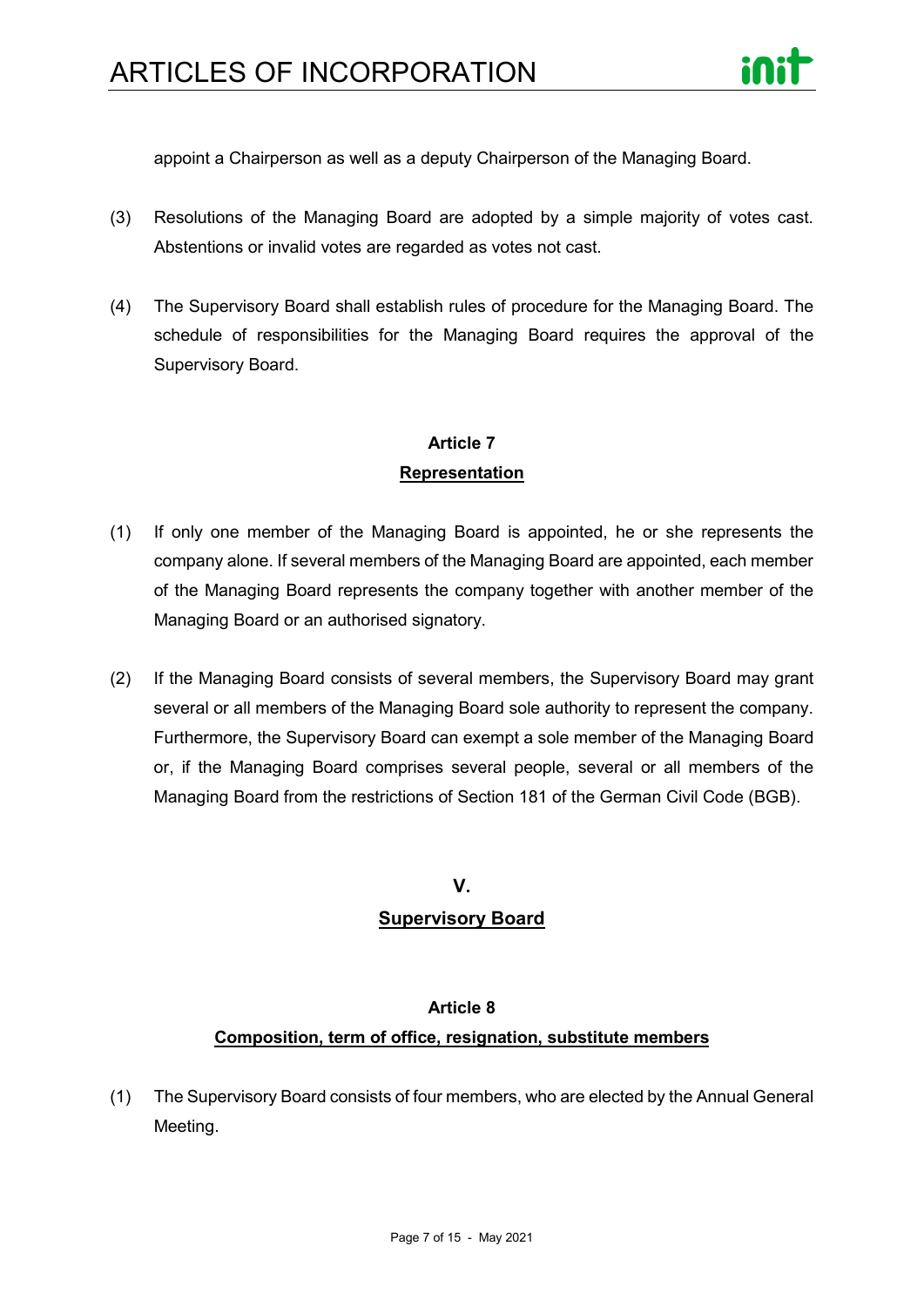- (2) The members of the Supervisory Board are elected for a period ending with the close of the Annual General Meeting which agrees on the exoneration for the fourth financial year following commencement of the term of office, not counting the financial year in which the term of office commences. However, the term of office of a member of the Supervisory Board shall end no later than six years after his/her appointment. The Annual General Meeting may determine a shorter term of office for the individual members of the Supervisory Board.
- (3) Substitute elections for members of the Supervisory Board who step down prematurely are held for the remaining term of office of the member who has left the Supervisory Board. Elections of additional members as a result of an increase in the number of members of the Supervisory Board in accordance with the articles of incorporation are held for the term of office of the other members of the Supervisory Board.
- (4) All members and substitute members of the Supervisory Board may, subject to a notice period of one month, resign from office at any time by submitting a written statement to the Managing Board and by informing the Chairperson or the Deputy Chairperson of the Supervisory Board at the same time.
- (5) The Supervisory Board shall adopt its own rules of procedure.

### **Article 9 Chairperson, Deputy Chairperson**

- (1) Following the Annual General Meeting at which all members of the Supervisory Board to be elected by the Annual General Meeting have been newly appointed, a meeting of the Supervisory Board takes place, which is convened without special invitation. At this meeting the Supervisory Board elects a Chairperson and his/her deputy from among its members for the term of its office.
- (2) If the Chairperson or his/her deputy step down during their term of office, the Supervisory Board shall immediately hold a substitute election.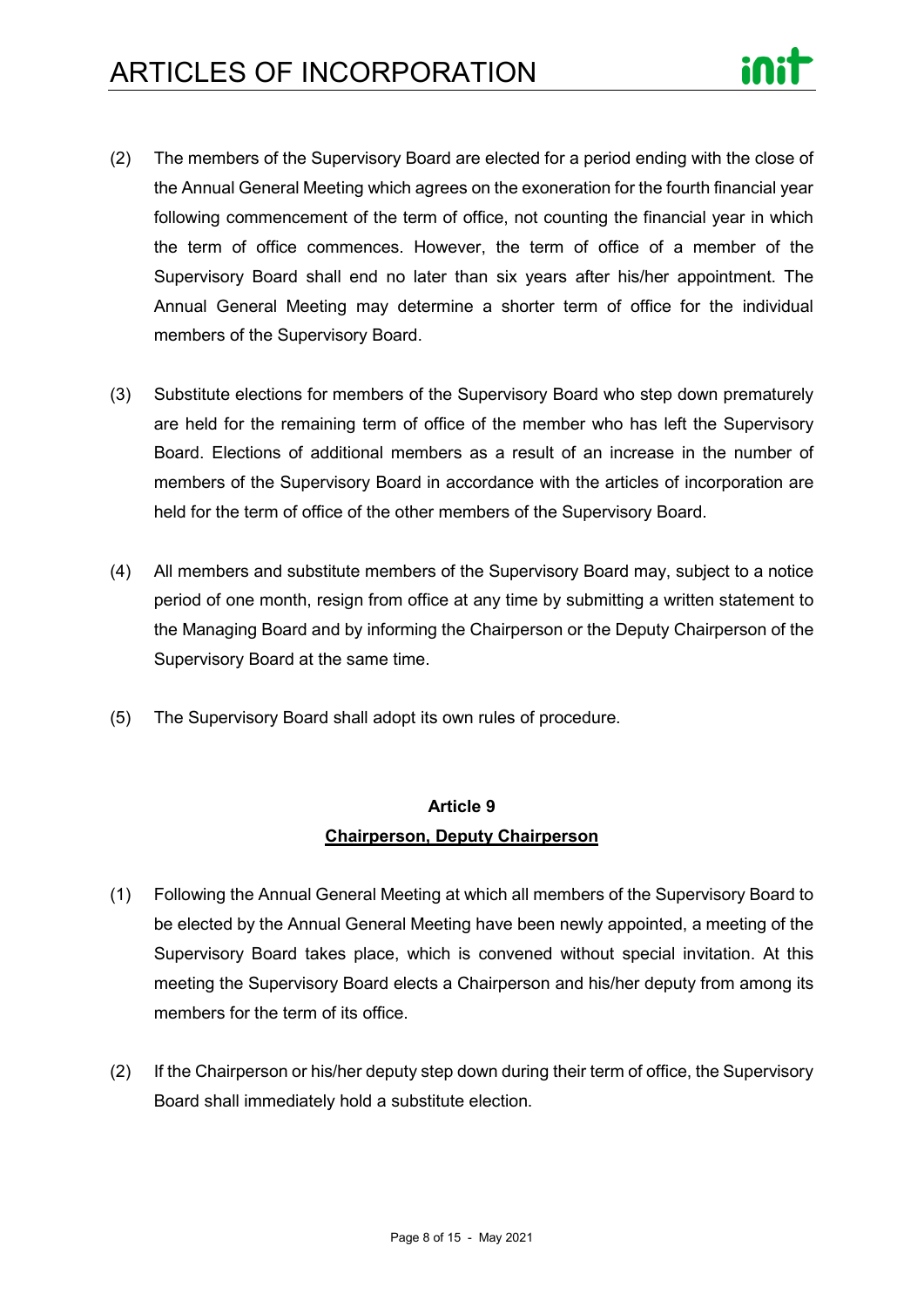

### **Article 10 Convening of meetings**

- (1) Meetings of the Supervisory Board are convened by the Chairperson in writing or text form, by letter, e-mail or facsimile message allowing a notice period of 14 days. The individual agenda items shall be stated in the invitation. In urgent cases, the Chairperson of the Supervisory Board may shorten the notice period and convene the meeting orally, by telephone, e-mail or any other appropriate means of electronic transmission.
- (2) Resolutions shall only be passed on agenda items which were announced in good time. Resolutions on agenda items which were not announced in good time may only be passed if no member raises any objections. In such a case, absent members must be given the opportunity to object to the resolution within an appropriate period to be stipulated by the Chairperson; the resolution shall only become effective if none of the absent members of the Supervisory Board raise any objections within this period.

#### **Article 11**

#### **Passing of resolutions, declarations of intent of the Supervisory Board**

- (1) As a rule, the resolutions of the Supervisory Board are passed at meetings. The Supervisory Board has a quorum if all members were duly invited and at least half of the members, but no less than three members, participate in passing the resolution. Any member who abstains from voting is also deemed to have participated in passing the resolution. In agreement with the Chairperson, members of the Supervisory Board may participate by way of video conference or other electronic media enabling the members of the Supervisory Board to see and hear one another; members of the Supervisory Board who participate by using one of these means of communication are deemed to be present.
- (2) Outside of meetings, resolutions may be passed in writing, by facsimile message, e-mail, telephone or by means of electronic or a combination of the aforementioned means of communication if the Chairperson of the Supervisory Board so agrees and no member objects. Further, with the agreement of the Chairperson of the Supervisory Board and if no member raises any objections, a resolution of the Supervisory Board may also be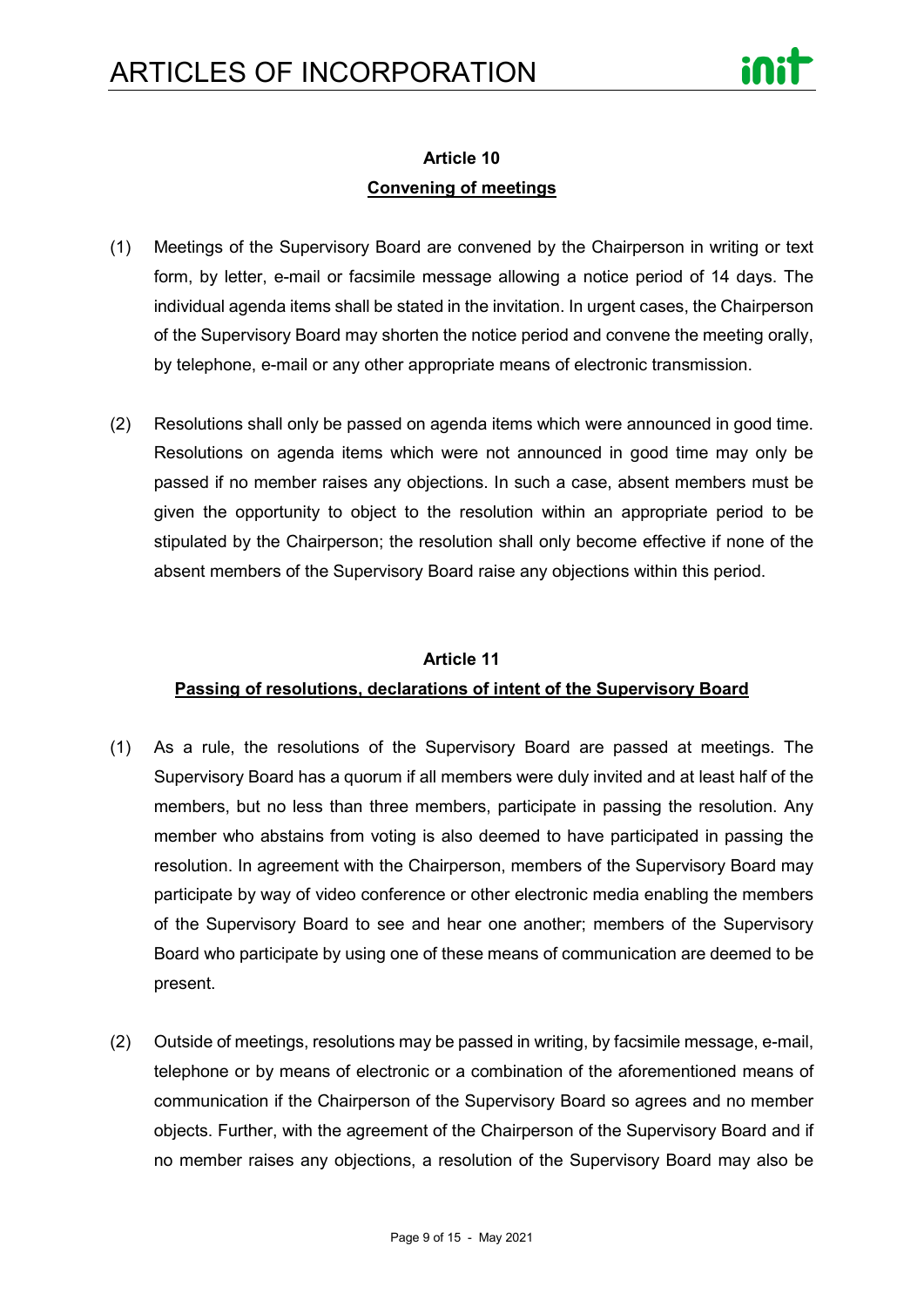

passed by a combined vote, with a part of the votes being cast in the meeting and another part being cast by using the aforementioned means of communication. Any resolutions passed outside of meetings have to be recorded in writing.

- (3) Resolutions of the Supervisory Board are adopted by a simple majority of votes cast unless a different majority is mandated by law. Abstentions or invalid votes are regarded as votes not cast. In case of a tie, the Chairperson has the casting vote.
- (4) The Chairperson, or, in case the chairperson is unable to act, his/her deputy, is authorised on behalf of the Supervisory Board to submit the declarations of intent necessary for the execution of the resolutions adopted by the Supervisory Board and to accept declarations on behalf of the Supervisory Board.

# **Article 12 Amendments to the wording of the articles of incorporation**

The Supervisory Board is authorised to decide on amendments to the articles of incorporation that only affect the wording.

## **Article 13 Transactions requiring approval**

- (1) The following transactions and measures require the prior approval of the Supervisory Board:
	- a) determination of an annual budget (corporate planning);
	- b) acquisitions and disposals of companies and investments in companies, including investment-like cooperations, if the transaction is significant to the company;
	- c) establishment and winding up of investees, establishment and closure of sites, establishment or termination of business areas if the transaction is significant to the company;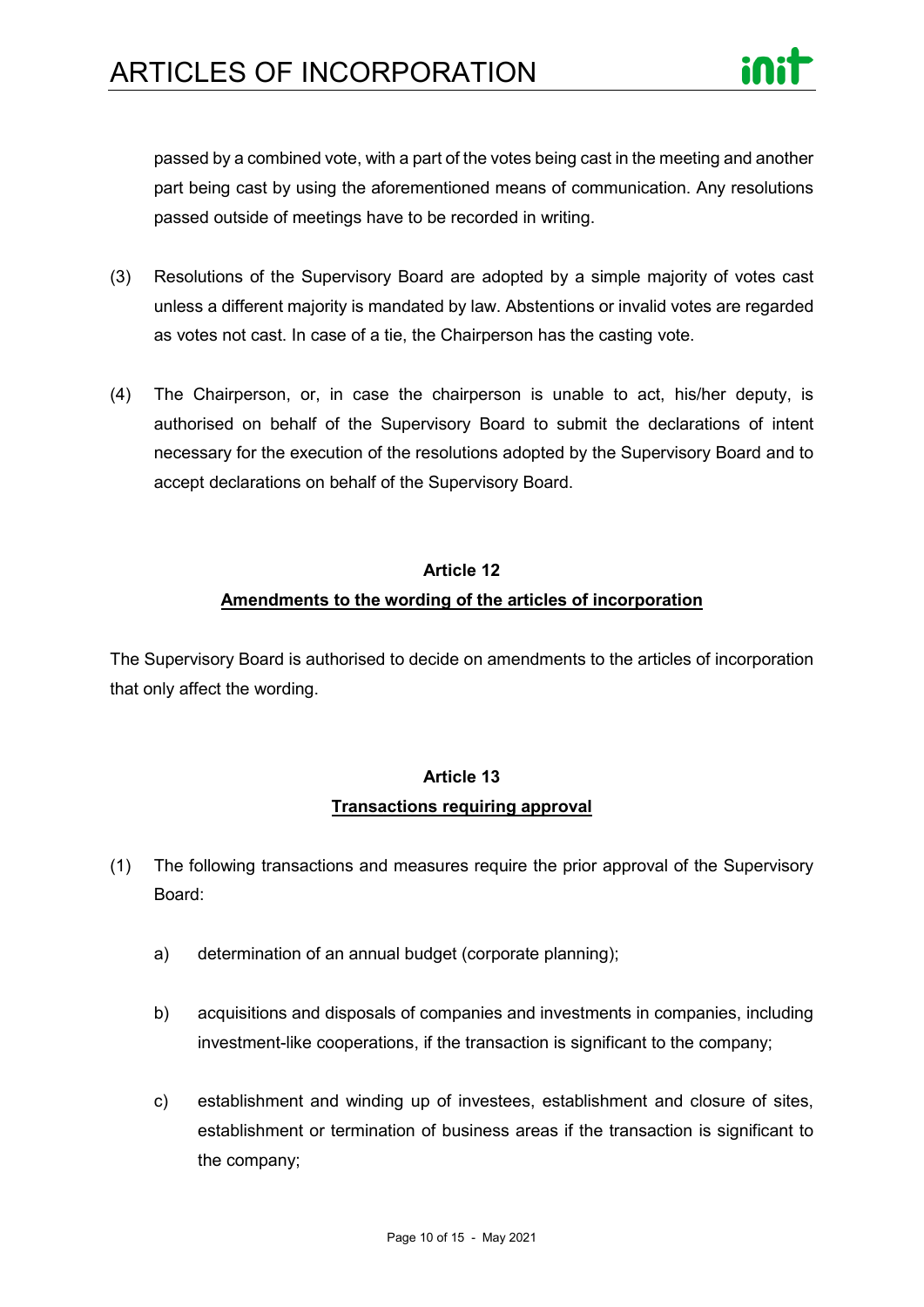

- d) provision of securities, assumption of promises of debt and guarantees outside the ordinary course of business.
- (2) The Supervisory Board may further make other types of transactions and measures subject to its approval at any time either through the rules of procedure for the Managing Board or by virtue to a resolution.

## **Article 14 Remuneration**

- (1) The members of the Supervisory Board receive remuneration to be approved by the Annual General Meeting. The Annual General Meeting may determine higher remuneration for the Chairperson of the Supervisory Board and his/her deputy. Further, the Annual General Meeting may grant members of the Supervisory Board additional remuneration for their work on committees. The remuneration is payable at the end of a financial year.
- (2) Members of the Supervisory Board who served on the Supervisory Board for only part of the financial year receive one twelfth of their respective remuneration for each month of membership commenced. The same applies with respect to any remuneration for work on a committee of the Supervisory Board.
- (3) The members of the Supervisory Board are reimbursed for all expenses and for any value added tax payable on their approved expenses and remuneration.
- (4) The company may insure at its own expense the members of the Supervisory Board against civil and criminal proceedings, including the legal costs involved in defense proceedings for action taken in relation to their mandates, and take out an appropriate D&O insurance.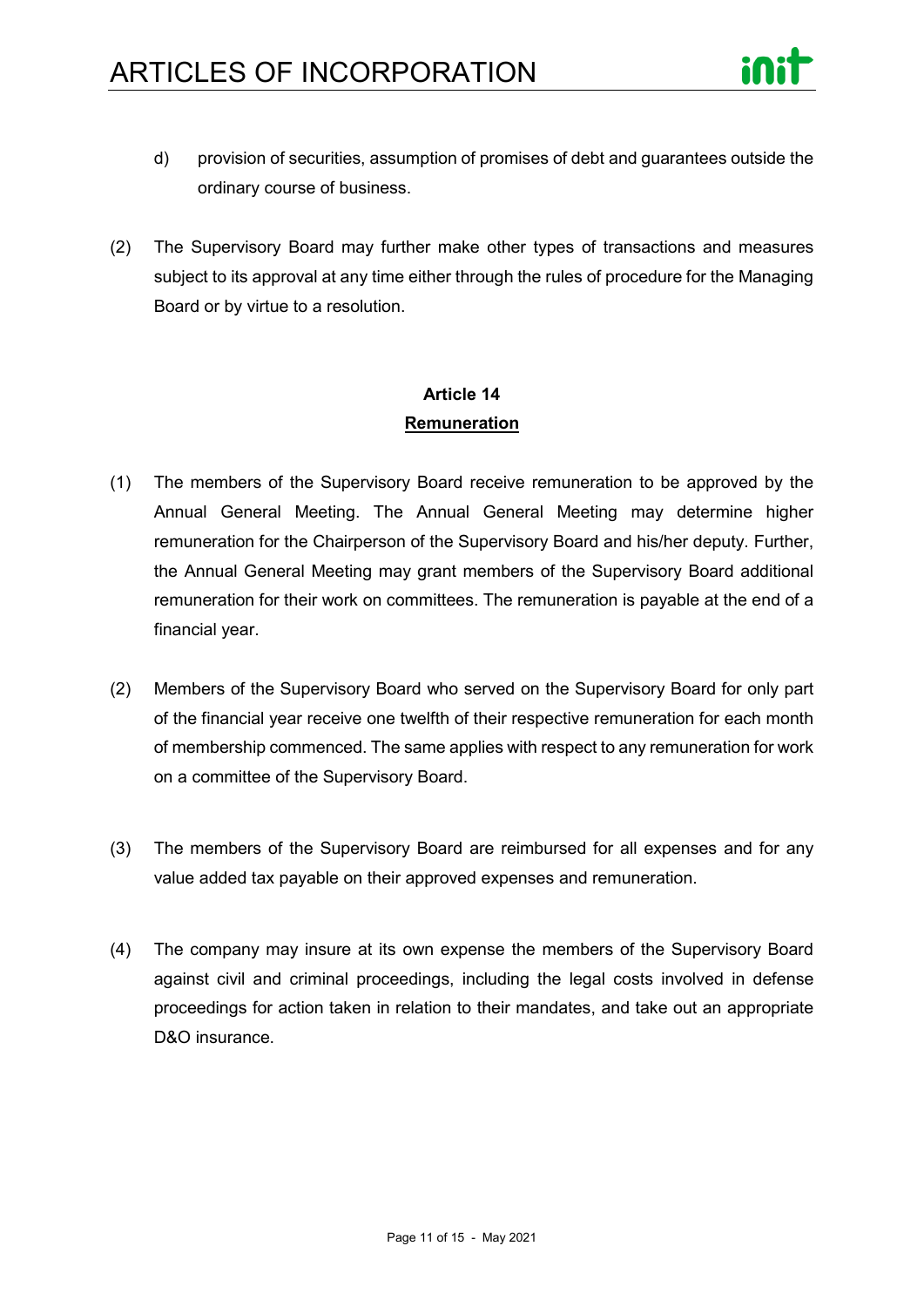

**VI.**

### **Annual General Meeting**

## **Article 15 Convening the Annual General Meeting**

- (1) The Annual General Meeting takes place at the company's registered office, in Frankfurt am Main or in a city in Baden-Württemberg with at least 150,000 inhabitants.
- (2) The Annual General Meeting is convened by the Managing Board or, where required by law, by the Supervisory Board; other people's statutory rights to convene the Annual General Meeting remain unaffected.
- (3) The Annual General Meeting shall be convened at least thirty days prior the day by the end of which shareholders have to register. The day on which the meeting takes place and the day on which it is convened are not included in the calculation.
- (4) Only those shareholders who have registered for the Annual General Meeting in advance are entitled to attend and exercise their voting rights. The registration must be in text form (Section 126b BGB) and submitted in German or English. The registration must be received by the company no later than 7 days prior to the meeting.

Proof of the right to attend the Annual General Meeting and to exercise the voting right has to be furnished. A certificate in text form in German or English issued by the last intermediary is sufficient proof. The proof must relate to the  $21<sup>st</sup>$  day prior to the Annual General Meeting and must be received by the company no later than 7 days prior to the meeting. The company has the right to request additional proof in case of any doubt concerning the accuracy or authenticity of the documentation. If this proof is not furnished in due form, the shareholder may be rejected by the company.

(5) The Managing Board and Supervisory Board are authorized on a case-by-case basis to permit full or partial audio or video transmission of the Annual General Meeting provided this is announced when convening the meeting.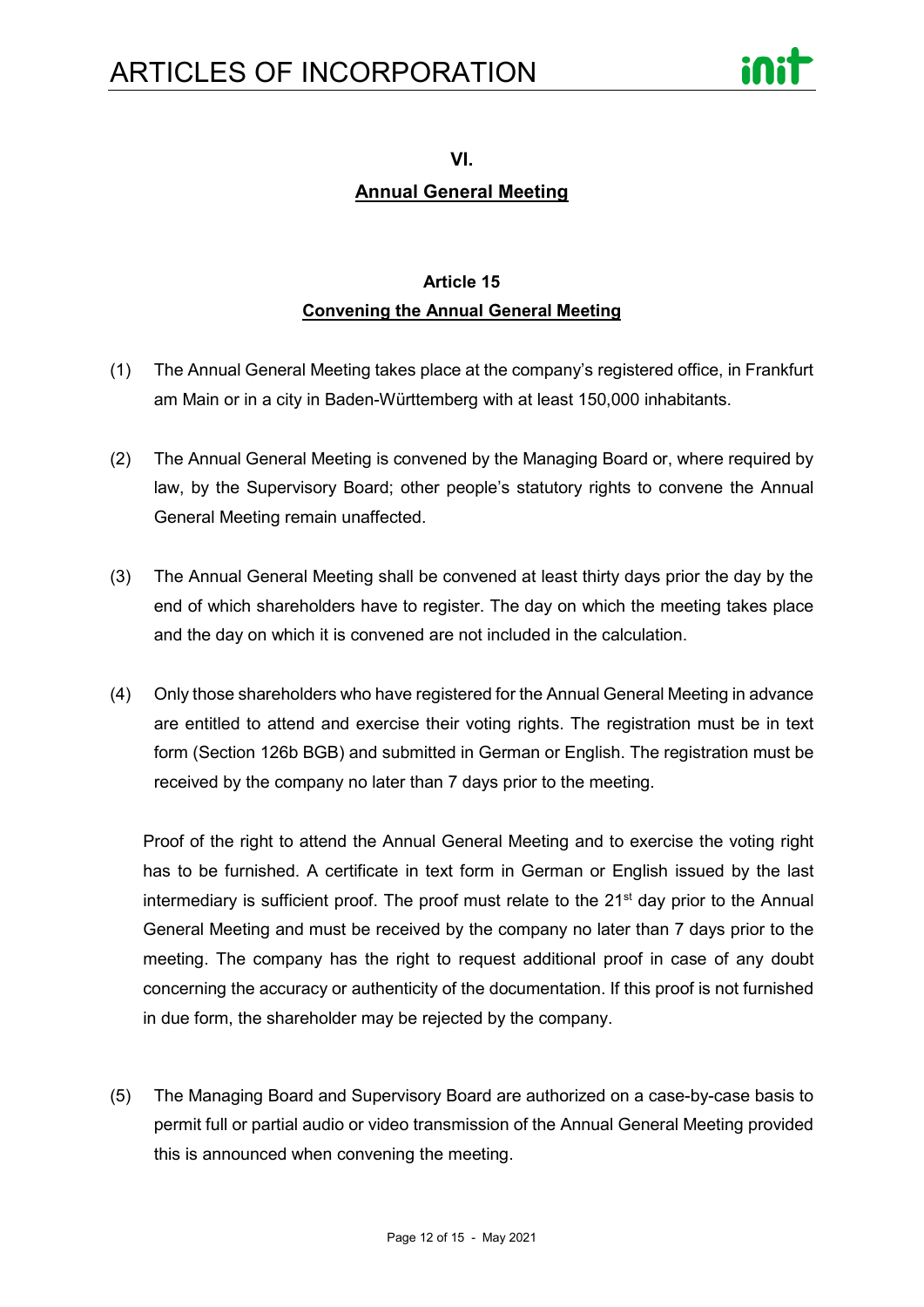

- (6) The members of the Supervisory Board should take part in the Annual General Meeting. In cases where members of the Supervisory Board are abroad (outside of Europe) for good cause or due to their domicile or place of residence on the day of the Annual General Meeting, they may take part in the Annual General Meeting via video and audio transmission. What form the video or audio transmission will take is decided by the Managing Board.
- (7) The Managing Board may also allow shareholders to participate in the Annual General Meeting without the need to be present at the venue of the Annual General Meeting and to exercise all or some of their rights fully or partially by means of electronic communication. The Managing Board may specify the details regarding the scope and the procedure of the participation and the exercise of rights, and announce these in the invitation to the Annual General Meeting.

## **Article 16 Chair of the Annual General Meeting**

- (1) The Annual General Meeting is chaired by the Chairperson of the Supervisory Board or, if he/she is unable to do so, by his/her deputy. If both the Chairperson of the Supervisory Board and his/her deputy are prevented from chairing the meeting, the Annual General Meeting elects a chairperson.
- (2) The meeting is chaired by the chairperson, who determines the order of the agenda items and the type and form of voting. The chairperson is empowered to place appropriate restriction on the right to ask questions and to speak for the entire Annual General Meeting, for individual agenda items or/and for individual speakers.

## **Article 17 Voting right**

(1) Each no-par value share carries one vote. The voting right may be exercised by proxy. The proxy authorisation must be granted or revoked, and proof of the proxy authorisation must be provided to the Company in text form (Section 126b BGB). In case of any doubts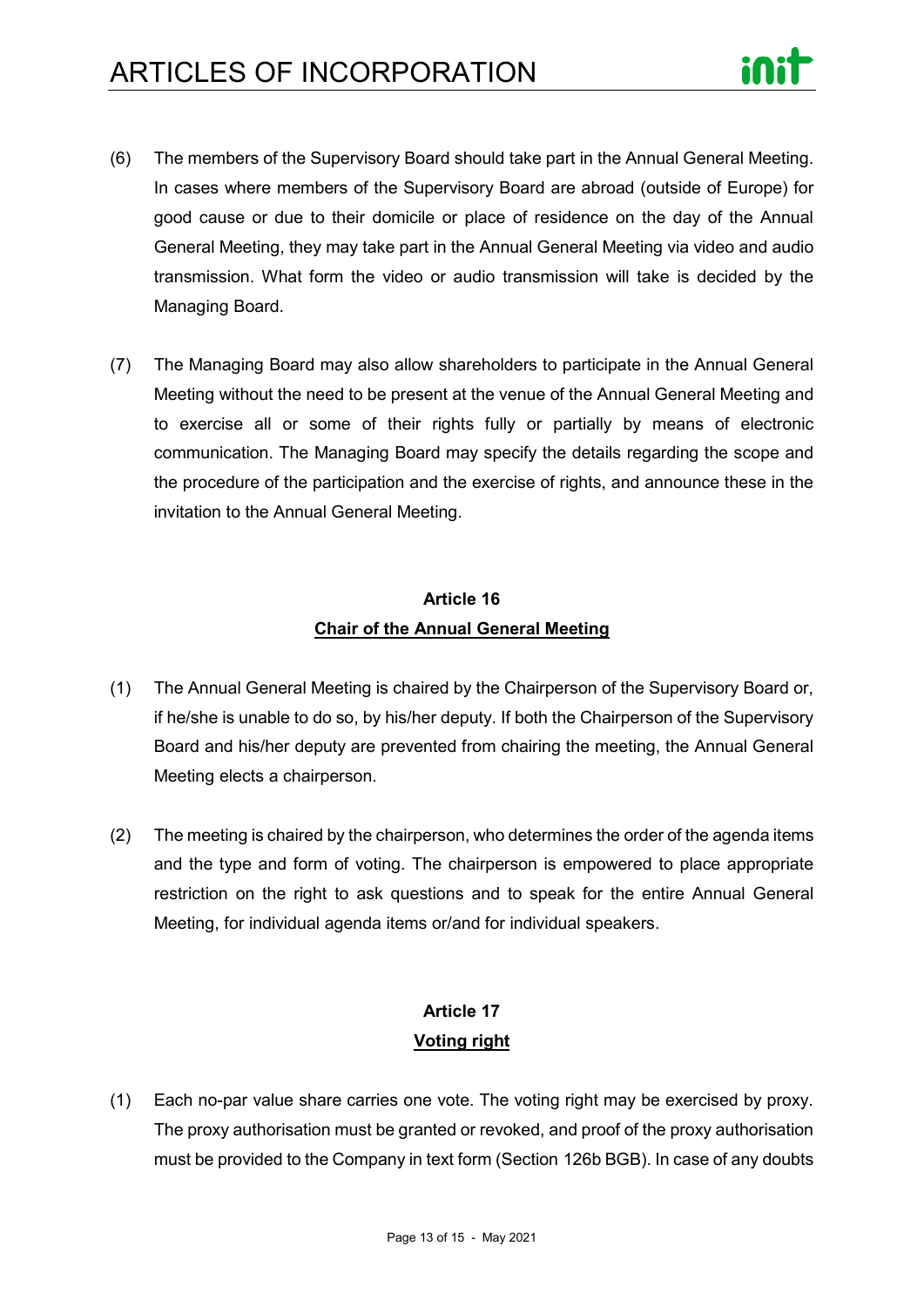

regarding the proxy authorisation, the company may request proof which has to be furnished in writing. Section 135 AktG remains unaffected.

- (2) If proxies designated by the company are authorised to exercise the right of vote, the proxy authorisation may be granted in writing, by (computer) fax or electronically in a form to be further specified by the company. The right to representation by proxy is excluded if the proxy is not based on individual instructions. The details concerning the granting of these proxies are announced together with the convening of the Annual General Meeting in the business gazettes.
- (3) The voting right commences as soon as the contribution has been made in full.

## **Article 18 Passing of resolutions in the Annual General Meeting**

- (1) The resolutions of the Annual General Meeting require a simple majority of valid votes cast, unless specified otherwise by law. Where the law requires a majority of the capital stock represented at the passing of the resolution, a simple majority of the capital stock represented at the Annual General Meeting is sufficient unless a larger majority is mandated by law.
- (2) In the event of a tie, except in the case of elections, a proposal is deemed to have been rejected.

## **Article 19 Accounting, profit share of new shares**

(1) The Managing Board shall provide the annual financial statements and the management report immediately after issue as well as the proposal for appropriation of retained earnings to the Supervisory Board for the attention of the Chairperson of the Supervisory Board. The same applies for the consolidated financial statements and the group management report.